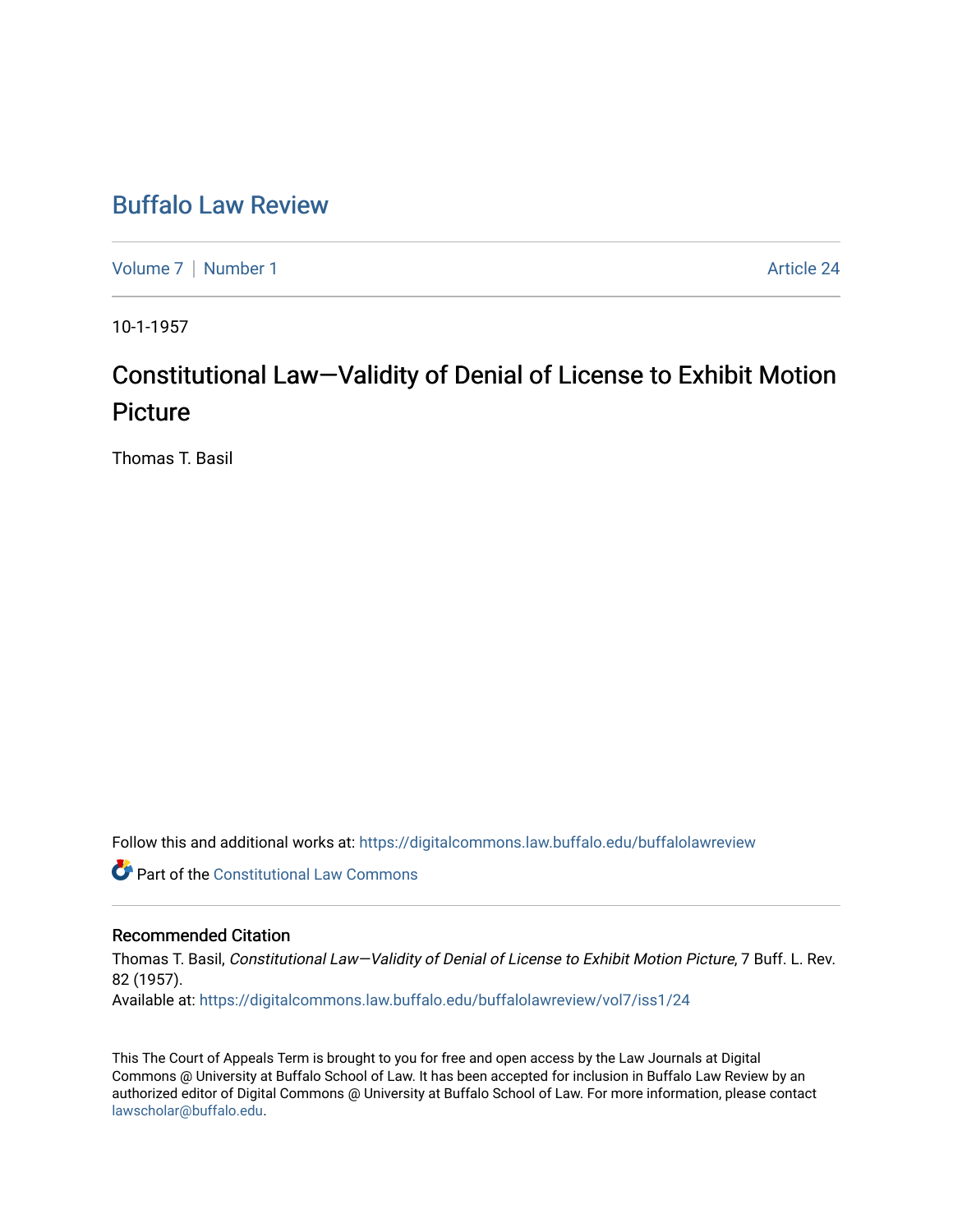#### **CONSTITUTIONAL** LAW

#### Validity **Of** Denial **Of** License To Exhibit Motion Picture

Expression **by** means of motion pictures is included within the free speech and free press guaranty of the first and fourteenth amendments.1 The freedom to exhibit is not an absolute one,2 but its erosion is prevented **by** limiting the area of permitted governmmental intervention. This restricted area of encroachment has been further delimited **by** recent Supreme Court pronouncements which place curbs upon legislative delegation of wide powers of censorship to administrative bodies.3 One recognized exception to the general rule of "limited censorship,"4 is revealed in recent federal and state attempts to control the flow and dissemination of magazines, and other forms of expression which are, **by** definition, obscene.<sup>5</sup> These successful efforts have reaffirmed the widely-held judgment that obscenity is not within the boundary of constitutionally protected speech. But, use of the word, obscene, does not **by** merely attaching it as a label to a form of expression, rid us of all the dangers to freedom of speech and the press.

One substantial danger to these guaranteed rights lies in the administrative or judicial determination that a given motion picture, or magazine, *is* obscene, even under modern terminology.6 There is no problem where a defendant admits the obscene nature of his product, but great areas of disagreement, even **by** the best of courts, occur when a given standard is applied to a particular film, book, or photograph. The fundamental problem is perceptively squared **by** Mr. Justice Harlan, concurring in *Alberts v. California,* and dissenting in *Roth v. United States7* when he states that "if obscenity is to be suppressed, the question whether

2. *Id.* at page 497.

subject of obscenity.<br>
5. Examples of federal and state statutory enactments can be found in 18<br>
U.S.C. §1461 (federal obscenity statute), and N.Y. CODE OF CRIMINAL PROCEDURE

§22-a (state obscenity statute). **6.** The Supreme Court, in the *Roth* **and** *Alberts* decisions, accepted the

... whether to the average person, applying contemporary standards, the dominant theme of the material taken as a whole appeals to prurient interest  $\ldots$  the test in each case is<br>the effect of the book, picture, or publication considered as a<br>whole not upon any particular class but upon  $\ldots$  the average<br>person in the community. ——U whole not upon any particular class but upon ... the average<br>person in the community. ——U.S.——, 77 S.Ct. 1311, 1312 **(1957).**

**7.** Roth v. United States, Alberts v. California **- U.S.- , 77** S.Ct. 1304 **(1957).** It must be noted that no issue was presented in either case involving the obscenity of the material involved, since it appears to have been the defendants' intention to test the constitutionality of both statutes.

**<sup>1.</sup>** Joseph Burstyn Inc. v. Wilson, 343 **U.S.** 495 **(1952).**

**<sup>3.</sup>** Gelling v, State of Texas, 343 **U.S. 960 (1952);** Superior Film v. Depart- ment of Education, 346 **U.S. 587 (1953);** Holmby Prods. v. Vaughn, **350 U.S. 870 (1955).** 4. Near v. Minnesota, **283 U.S. 697 (1931).** See, comment, **6 BUFFALO** L. REv.

**<sup>305 (1957)</sup>** for a thorough treatment of subsequent restraints in the area of  $305$  (1957) for a thorough treatment of subsequent restraints in the area of obscene literature, and the impact of recent New York statutory law upon the subject of obscenity.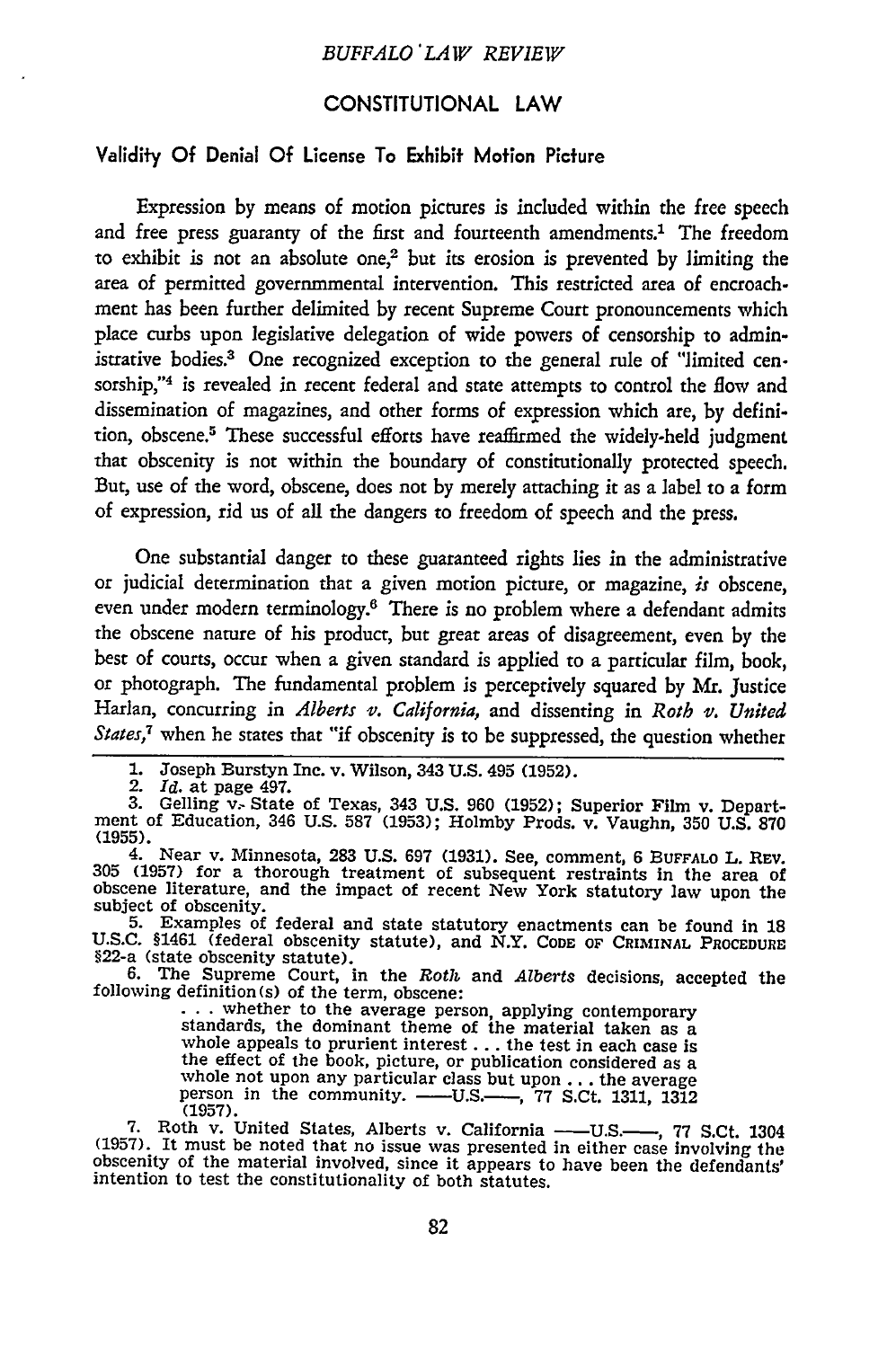#### *COURT OF APPEALS, 1956 TERM*

a particular work is of that character involes not really an issue of fact, but a question of constitutional judgment of the most sensitive and delicate kind." The case of *Excelsior Pictures Corporation v. Regents of University,8* which decided by a bare majority of the Court of Appeals, that the film, "Garden of Eden," was not subject to prior censorship, presents the problem of film censorship in as dramatic and forceful manner possible. Arguments of great weight and social importance are brought forward by the opposing views generated by the members of the Court; arguments ranging from the preservation of the constitutional separation of powers, $9$  to the need of protecting freedoms of expression where any general public concern is not evident, or probable.<sup>10</sup>

Petitioner, Excelsior Pictures Corporation, presented the film "Garden of Eden" before the acting director of the Motion Picture Division of the State Education Department, in order to receive the necessary license to exhibit the movie. The film depicted, in a fictionalised form, the activities of the members of a nudist group in a secluded private camp in Florida. The director denied petitioner a license, and petitioner requested the Board of Regents to review this decision. The Board affirmed the denial of the license, and by applying the provisions of section 1140-b of the Penal Law to the film, found that under the Education  $Law<sup>11</sup>$  the film was indecent, whereupon, on appeal, the Appellate Division<sup>12</sup> annulled the prior determination and ordered the license granted.

The majority opinion of the Court of Appeals, affirmed the action of the appellate court, and supported the finding that the film was not obscene,<sup>13</sup> as the court chose to define the term, indecent.<sup>14</sup> The acceptance of this finding is important in any attempt to understand the reasoning of the majority. The major premise as put forth by Judge Desmond is that only matter which is obscene can be subject to censorship. The film "Garden of Eden" is not obscene (indecent), nor is it made so by applying a penal section involving the wilful exposure of one's private parts to two or more members of the opposite  $sex<sub>15</sub>$  where the

l.

Issue a license unless the film is:<br> **...** obscene, indecent, immoral, inhuman, sacreligous, or is of such a character that its exhibition would tend to corrupt

**15.** N.Y. **PENAL LAW §1140-b,** is fully set forth at **3 N.Y.2d** 248, **165 N.Y.S.2d 52.**

**<sup>8. 3</sup> N.Y.2d 237, 165 N.Y.S.2d** 42 **(1957).** Here, petitioner contested the finding of the Department of Education that the film to be exhibited was indecent (obscene).

**<sup>9. 3</sup> N.Y.2d** at 249, **165 N.Y.S.2d** at 54, **55.**

**<sup>10.</sup>** *Id.* at 244, **165 N.Y.S.2d** at 49.

**<sup>11.</sup>** N.Y. EDUCATION **LAw §§122** and 124 require the Board of Regents to

<sup>12. 2</sup> A.D.2d 941, 156 N.Y.S.2d 800 (3rd Dep't 1957).<br>13. See note 8 supra, at page 239, 240, 165 N.Y.S.2d at 44, 45.<br>14. By the application of the maxim noscitur a sociis, the Court limited the definition of the term, indecent, to mean obscene. Its action had deeper impor-<br>tance in that it gave to a word, which, standing alone, would be stricken down<br>as too vague; just as the words, immoral, sacreligous, were rej Supreme Court. **3 N.Y.2d** at 242, **165 N.Y.S.2d** at **44, 46, 47.**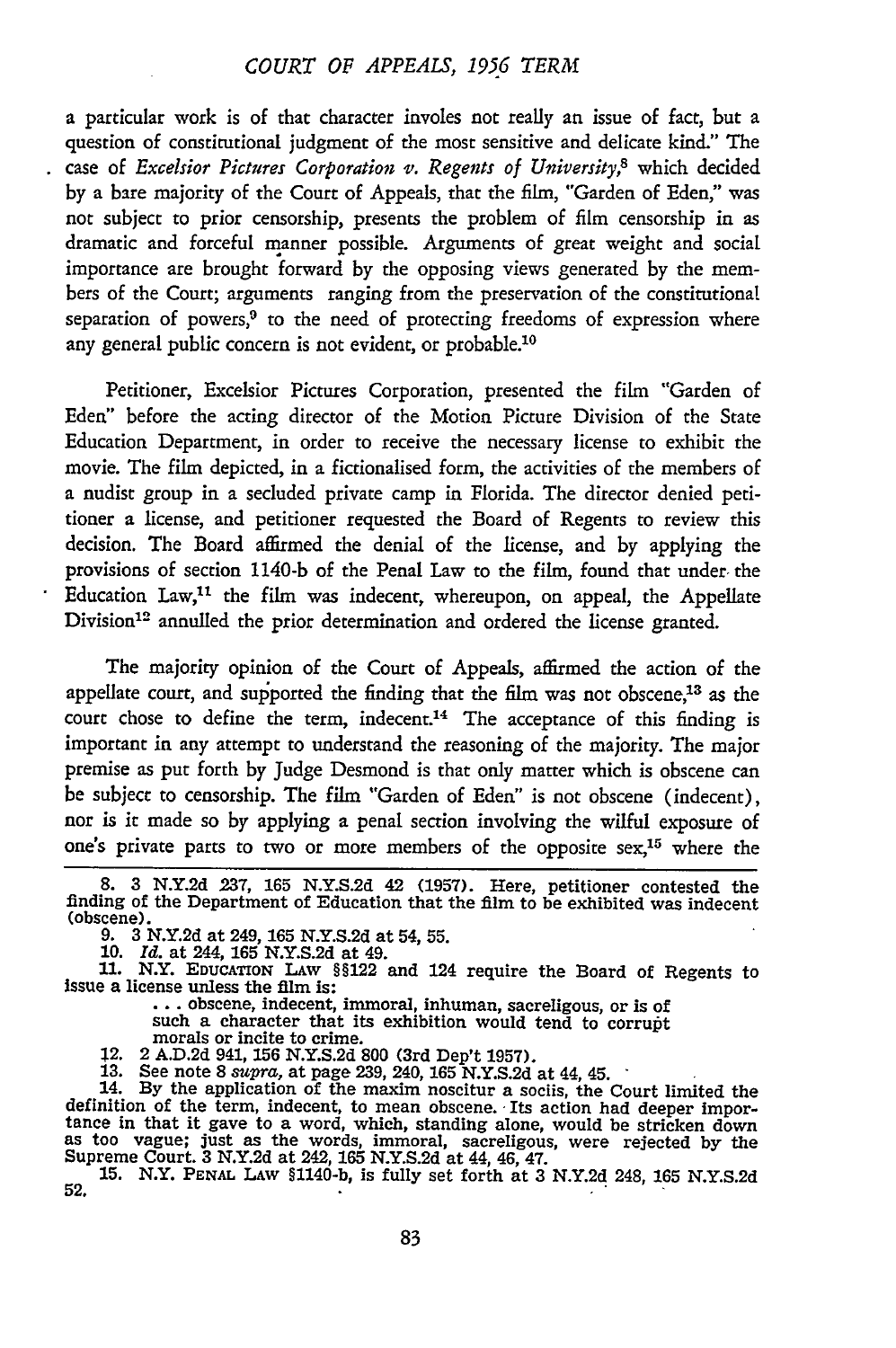#### *BUFFALO LAW REVIEW*

validity of such statutory application is to be found, neither in the section itself, nor in the legislative history which surrounded its promulgation.<sup>16</sup> Therefore, since the movie in question was not found to be obscene under a reasonable and sensible reading of the statutes in question, it could not be subjected to any censorship. In its opinion, the Court also rejected the old Hicklin test of obscenity, <sup>17</sup> in favor of more recent statutory and judicial tests, reaffirmed the use of section 1141 rather than 1140-b of the Penal Law in aiding the Court in its determination whether a given *film* was obscene, and concluded its arguments by saying that "in the present case the Board of Regents . **..** went far beyond the permissible maximum of censorship **...** this unlawful exercise of the censorship power must be overruled by this court."<sup>18</sup>

In a long and wordy dissent, Judge Burke took issue with the majority on the various points of its opinion. He attacked the definition given the term "indecent" by the Court,<sup>19</sup> and stated that the term had a clear and understandable meaning. Also, when read in the light of section 1140-b, the term had a fixed definition for the purposes of section 122 of the Education Law. The opinion continued by reviewing the legislative history of section 1140-b, and concluded that the legislative intent was manifest, and that the section was to be applied when a film depicting a typical nudist colony, was to be exhibited.<sup>20</sup> The dissent sharply challenged the role of the majority in its attempt to limit the area of permissive state intervention, and reiterated the argument that when the legislature has spoken with sufficient clarity, the judiciary must not interpose its own personal judgment by declaring a particular statutory enactment inapplicable.<sup>21</sup> The dissent would thus have upheld the application of section 1140-b to the Education Law provisions relating to movie licensing,<sup>22</sup> and would have given the term, indecent, its own independent significance.

The approach of the majority, seen in the light of the preferred position of the first amendment freedoms,<sup>23</sup> would seem the wiser and more acceptable view. Obscenity, along with criminal libel, $24$  apparently are the only remaining areas of

- 
- 21. See note **19** *supra* at page 249, **165 N.Y.S.2d** at 54, **55.** 22. N.Y. **EDUCATION** LAW § §122, 122-a, 124.
- 

**<sup>16.</sup>** 3 N.Y.2d at 243, **165 N.Y.S.2d** at 48. The history of the statute demonstrates that the legislature had in mind a particular evil which was creating serious harm to the citizens of the state. It was quickly passed, and from the lack of case law, just as quickly forgotten, until the present decision.

**<sup>17.</sup>** See, Regina v. Hicklin, L.R., 3 Q.B. 360, **371** (1868), where the test "whether the tendency of the matter... is to deprave and corrupt those whose minds are open to such immoral influences, and into whose hands a publication of this sort may fall," was established. **18.** See note 8 *supra* at page 244, **165** N.Y.S.2d at 49.

<sup>19.</sup> Excelsior Pictures Corporation v. Regents of University, 3 N.Y.2d 237, 19. Excelsior Pictures Co. 247, 165 N.Y.S.2d 42, 52, 55 (1957).<br>20. *Id.* at 254, 165 N.Y.S.2d at 52, 53.<br><sup>21</sup> See note 19 supra at page 249, 16

**<sup>23.</sup>** Thomas v. Collins, **323 U.S. 516** (1946); Schnieder v. State, **308 U.S.** 147 **(1939).**

<sup>24.</sup> Beauharnais v. Illinois, 343 **U.S. 250 (1952).**